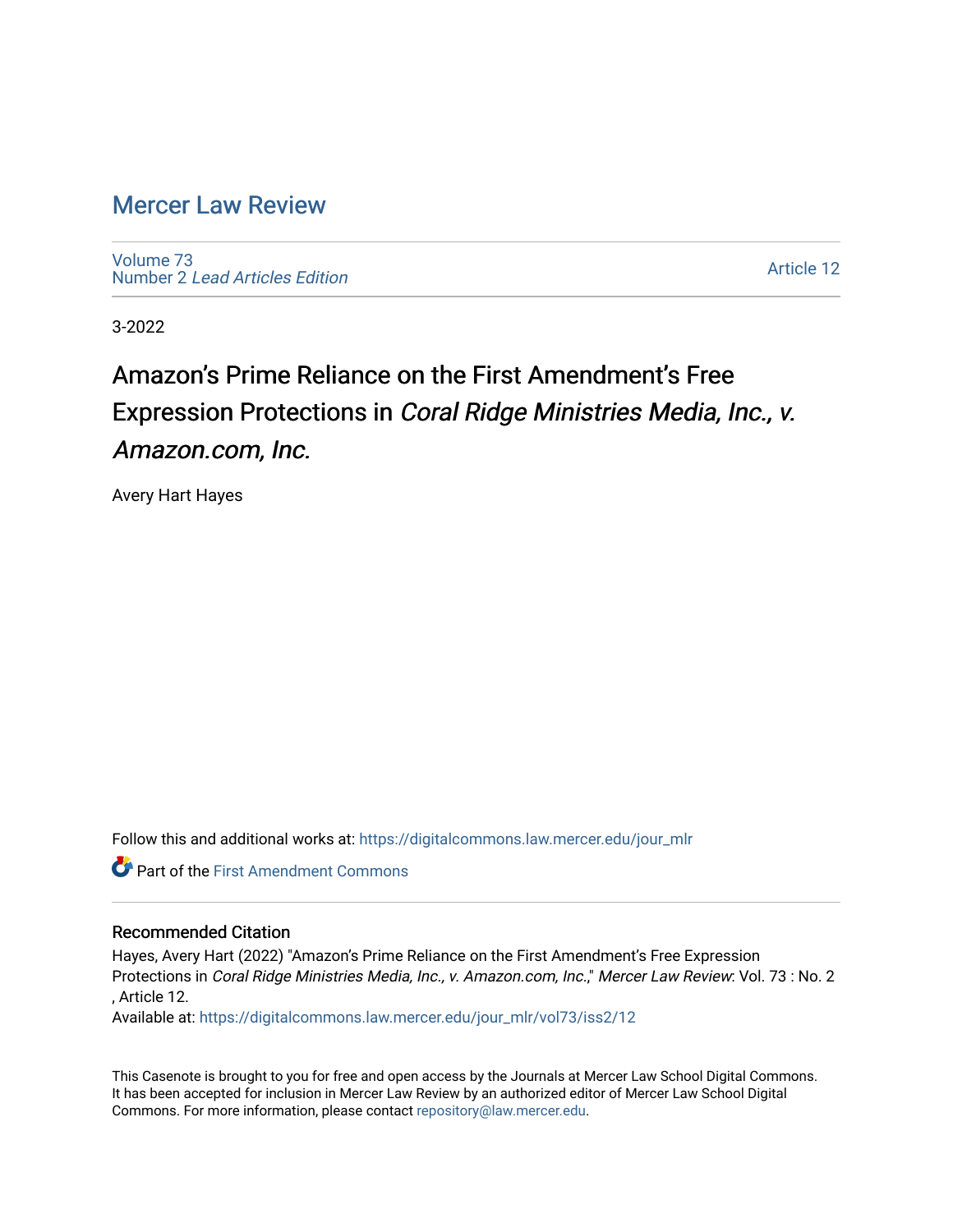# **Amazon's Prime Reliance on the First Amendment's Free Expression Protections in** *Coral Ridge Ministries Media, Inc., v. Amazon.com, Inc.*

## **Avery Hart Hayes\***

#### I. INTRODUCTION

Is freedom of expression sometimes more important than one's reputation and religious inclusion? Spoiler alert—the Eleventh Circuit Court of Appeals says yes.

The First Amendment provides that "Congress shall make no law . . . abridging the freedom of speech."<sup>1</sup> Defamation law has existed for centuries; however, it was not until the Civil Rights Movement of the 1960s that the Supreme Court of the United States considered defamation law in conjunction with the First Amendment. Since then, the protections of the First Amendment are especially heightened when it comes to published criticism of public officials and public figures. The rationale for this heightened standard is that statements about public officials and public figures are matters of public concern and, as such, should be widely available to the public.

As it relates to discrimination, the First Amendment protects messages conveyed by private individuals or entities. Even when the messages exclude groups on a discriminatory basis, such exclusionary messages are protected by the First Amendment and are, therefore,

<sup>\*</sup>I would like to sincerely thank Professor Anne Johnson for guiding me through my writing process and giving me invaluable feedback every step of the way. I would also like to thank the Law Review Student Writing Editor, Douglas Comin, for dedicating a tremendous amount of time and effort to lending advice and support throughout the entire Casenote writing process.

<sup>1.</sup> U.S. CONST. amend. I.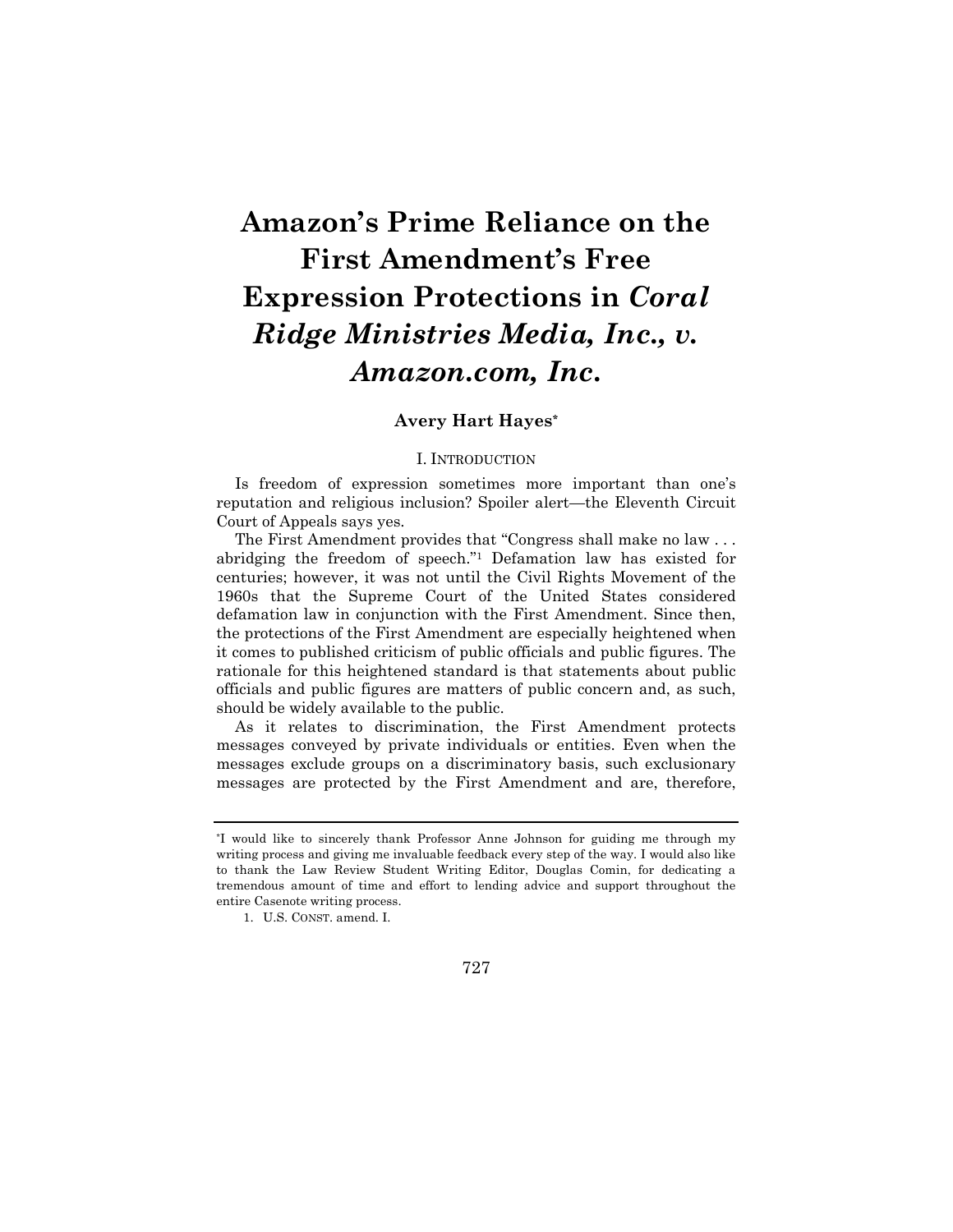permitted. In other words, sometimes excluding a certain group is part of conveying a message. In that case, excluding the group is not discrimination, rather it is protected free expression.

In *Coral Ridge Ministries Media, Inc., v. Amazon.com, Inc.*, <sup>2</sup> the Eleventh Circuit Court of Appeals emphasized the importance of free expression when a religious organization was denied the opportunity to participate in Amazon.com, Inc.'s (Amazon) charitable giving program, AmazonSmile.<sup>3</sup> Through the AmazonSmile program, Amazon customers may select Amazon-approved charities of their choice, and a portion of the customers' Amazon purchases will be donated to the selected charities. The court clarified how the First Amendment works in conjunction with defamation and discrimination claims, explaining that the First Amendment not only protects spoken words but also expressive conduct.<sup>4</sup> Adhering to the authority of the First Amendment, the court chose not to force Amazon to donate to an organization that it did not support.<sup>5</sup>

#### II. FACTUAL BACKGROUND

Defendant AmazonSmile is a nonprofit foundation created by Amazon that donates 0.5% of the revenue from purchases on AmazonSmile's website to eligible charity organizations.<sup>6</sup> Customers shopping on AmazonSmile may select eligible charities to which they would like Amazon to donate a percentage of customers' purchase price.<sup>7</sup> Eligible charities are selected by Amazon using the following criteria: (1) the organizations "must be registered and in good standing with the IRS as a  $501(c)(3)$ " and meet other regulatory criteria; (2) the organizations "must . . . adhere to the AmazonSmile Participation Agreement;" and (3) the "organizations that engage in, support, encourage, or promote intolerance, hate, terrorism, violence, money laundering, or other illegal activities are not eligible to participate."<sup>8</sup> In deciding which organizations to designate as "hate groups," AmazonSmile relies on the Southern Poverty Law Center's (SPLC) Hate Map and discloses on its website that it does so. SPLC's Hate Map defines hate groups as those with "'beliefs or practices that attack or

6. Defendant's Motion to Dismiss First Amended Complaint, Coral Ridge Ministries Media, Inc. v. Amazon.Com, Inc., No. 2:17-cv-00566-MHT-DAB (M.D. Ala 2017).

<sup>2.</sup> 6 F.4th 1247 (11th Cir. 2021).

<sup>3.</sup> *Id.* at 1255.

<sup>4</sup>*. Id.*

<sup>5</sup>*. Id.*

<sup>7</sup>*. Id.*

<sup>8</sup>*. Id.*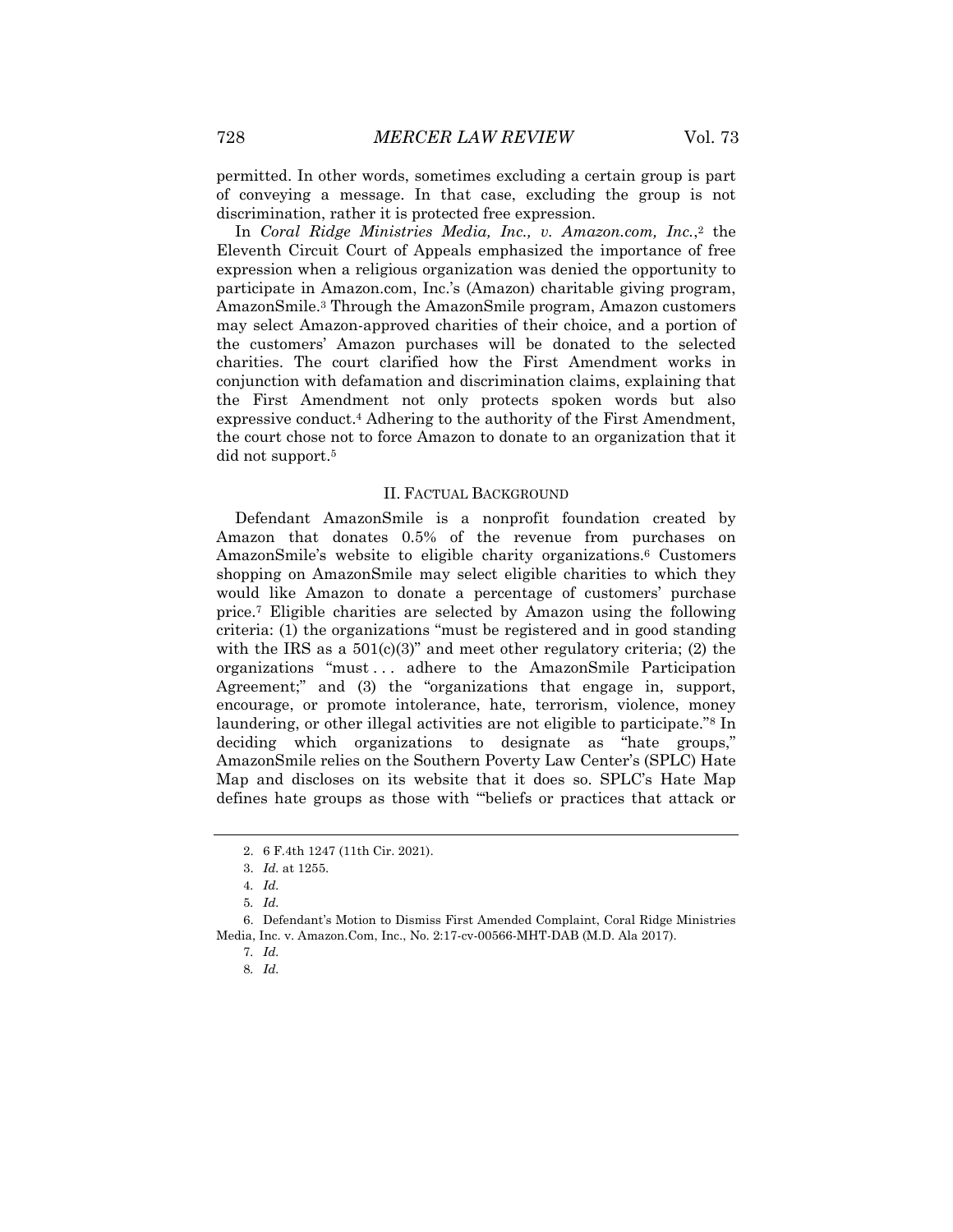malign an entire class of people, typically for their immutable characteristics' whose 'activities can include criminal acts, marches, rallies, speeches, meetings, leafleting or publishing.'"<sup>9</sup>

Plaintiff Coral Ridge Ministries Media, Inc. (Coral Ridge) is a Florida-based evangelical Christian nonprofit media company that is directed by a Florida megachurch and dedicated to sharing the late D. James Kennedy's view of the Christian Gospel.<sup>10</sup> This view includes a literal adherence to biblical passages including statements about homosexuality.<sup>11</sup> Coral Ridge relies on biblical passages in openly opposing what it calls "the homosexual agenda."<sup>12</sup> The SPLC declared Coral Ridge a hate group on its Hate Map because of Coral Ridge's religious beliefs and teaching regarding homosexuality.<sup>13</sup> In January 2017, Coral Ridge applied for membership in the AmazonSmile program, and AmazonSmile deemed Coral Ridge ineligible for the program based on the SPLC's designation of Coral Ridge as a hate group on its Hate Map.<sup>14</sup>

Coral Ridge filed suit in the Middle District of Alabama claiming defamation under Alabama law against the SPLC and discrimination under Title II of the Civil Rights Act against Amazon.<sup>15</sup> The defamation claim was against SPLC for listing Coral Ridge on its Hate Map, and the discrimination claim was against Amazon for allegedly discriminating against Coral Ridge on the basis of religion. Both the SPLC and Amazon moved to dismiss the suit under Federal Rule of Civil Procedure 12(b)(6) for failure to state a claim upon which relief could be granted. The trial court dismissed both claims. In its order dismissing the claims, the trial court pointed to the First Amendment in dismissing both the defamation claim and the discrimination claim. However, the court's primary reason for dismissing the discrimination claim was that the AmazonSmile program was not covered by Title II of the Civil Rights Act because Amazon is a private entity. Coral Ridge appealed and the case reached the Eleventh Circuit Court of Appeals.<sup>16</sup>

<sup>9</sup>*. Id.*

<sup>10</sup>*. Id.*

<sup>11</sup>*. Id.*

<sup>12</sup>*. Id.*

<sup>13.</sup> Appellant Brief, Coral Ridge Ministries Media, Inc. v. Amazon.Com, Inc., No. 19- 14-125 (C.A. 11 2020).

<sup>14.</sup> Defendant's Motion to Dismiss First Amended Complaint, *Coral Ridge Ministries Media, Inc.*, No. 2:17-cv-00566-MHT-DAB.

<sup>15</sup>*. Coral Ridge Ministries Media, Inc.,* 6 F.4th at 1247.

<sup>16.</sup> *Id.* at 1250–51.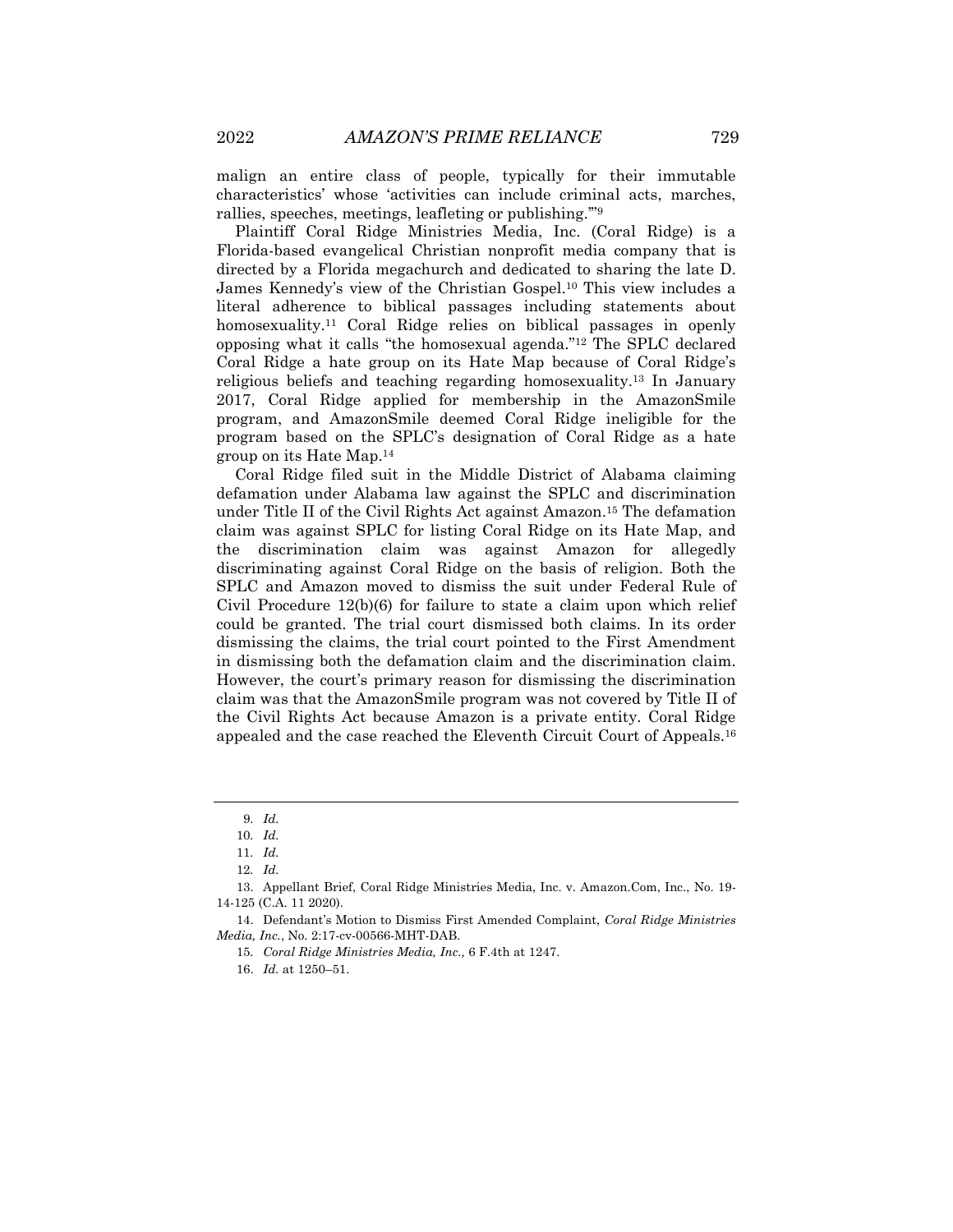The court of appeals affirmed the trial court's dismissal of the complaint.<sup>17</sup>

#### III. LEGAL BACKGROUND

#### *A. Defamation as it Relates to the First Amendment*

To establish a defamation claim under Alabama law, a plaintiff must show: "(1) that the defendant was at least negligent (2) in publishing (3) a false and defamatory statement to another (4) concerning the plaintiff, (5) which is either actionable without having to prove special harm ... or actionable upon allegations and proof of special harm."<sup>18</sup> However, when the state law is applied to public figures and public officials, the First Amendment imposes additional requirements.<sup>19</sup> These additional requirements include: (1) "the allegedly defamatory statement must be 'sufficiently factual to be susceptible of being proved true or false,' [(2)] the statement must actually be false, [and (3)] a public-figure plaintiff must prove that the defendant made the alleged defamatory statement with 'actual malice.'"<sup>20</sup>

In the 1964 case *New York Times Co. v. Sullivan*, <sup>21</sup> the Supreme Court of the United States determined for the first time how the First Amendment's free expression protections are to be applied in cases where public figures sue their critics for defamation.<sup>22</sup> There, the Court established the "actual malice" requirement.<sup>23</sup> This case was decided during the Civil Rights Movement, and although defamation had been a cause of action for many years, the Supreme Court had never applied the First Amendment's freedom of expression to allegedly defamatory speech. It was not until the New York Times reported on the civil rights protests and police interaction with protesters that the Court carved out First Amendment protections for publishing these stories. In *New York Times*, the Court discussed its previous decisions where it stated that the Constitution does not protect libelous publications, but then made a

<sup>17</sup>*. Id*. at 1256.

<sup>18</sup>*. Id.* at 1251–52. (quoting Ex parte Bole, 103 So. 3d 40, 51 (Ala. 2012)).

<sup>19</sup>*. Id*. at 1252.

<sup>20</sup>*. Id*. (quoting Milkovich v. Lorain J. Co., 497 U.S. 1, 21 (1990)).

<sup>21.</sup> 376 U.S. 254 (1964).

<sup>22</sup>*. Id.* at 256.

<sup>23.</sup> The "actual malice" requirement has been a topic of debate over the past several years. Critics believe it gives the press too much room for error in reporting about public figures, and supporters believe the requirement does its intended job of keeping the public informed on issues of public concern.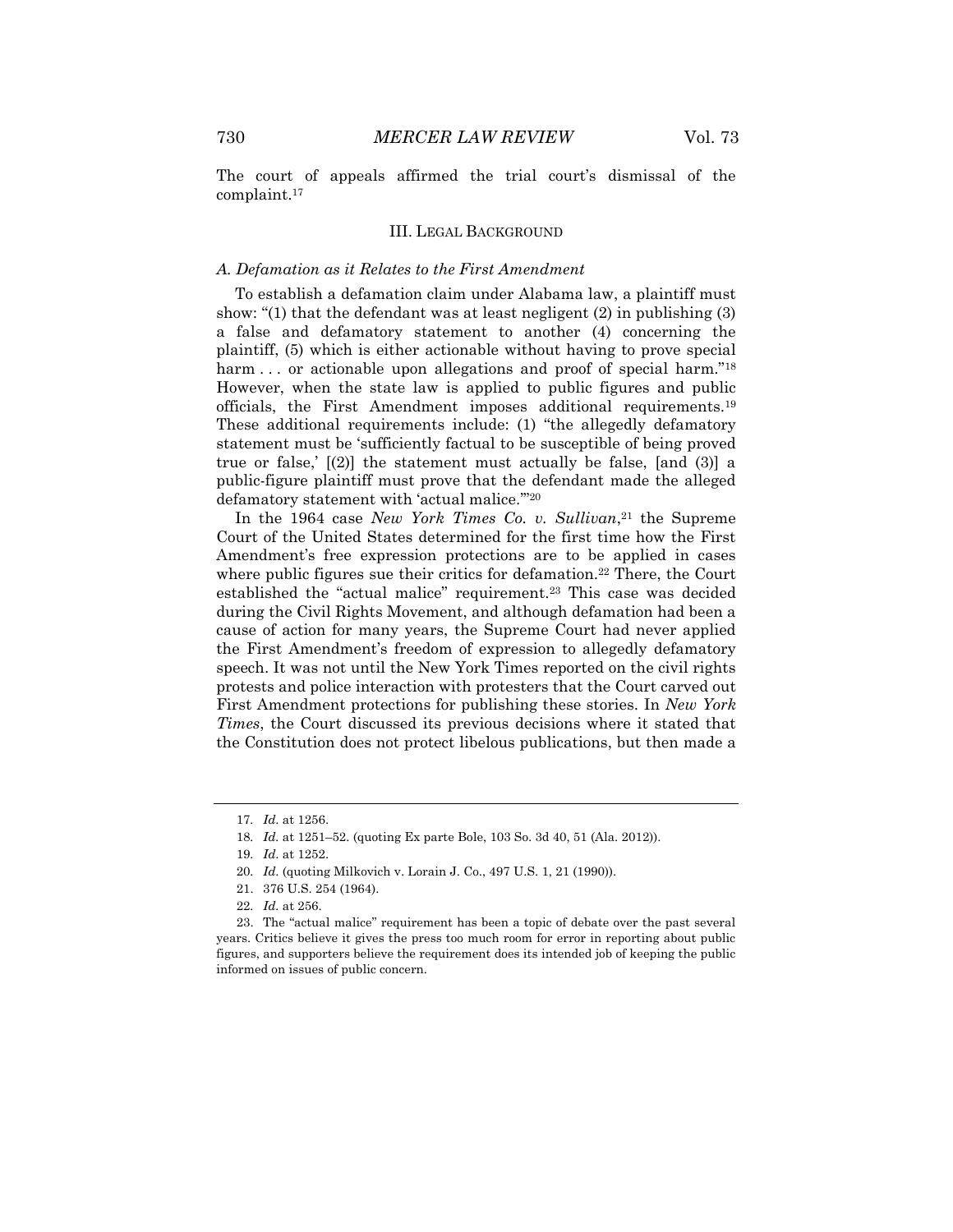distinction for cases that involve the critique of public officials.<sup>24</sup> The Court highly regarded the First Amendment's protection of open discussion of public issues, which "sometimes [includes] unpleasantly sharp attacks on government and public officials."<sup>25</sup> Further, even untrue statements about public officials are protected by the First Amendment when the statements are not made knowingly or with reckless disregard of the truth.<sup>26</sup> The Court reasoned that erroneous statements are inevitable in open debate.<sup>27</sup> The Court set the precedent that neither factual error nor defamatory speech (nor the combination of both) automatically overrides the First Amendment's free speech protections for publications regarding public officials.<sup>28</sup>

Perhaps most notably, the *New York Times* Court held that public officials may only recover damages under a defamation claim when there is a showing of actual malice on the part of the defendant.<sup>29</sup> The Court defined actual malice as "know[ing] that [the statement] was false or with reckless disregard of whether it was false or not."<sup>30</sup> The actual malice standard is a high threshold, making it difficult for public officials to recover damages in defamation suits.<sup>31</sup>

Three years after *New York Times* was decided, the Supreme Court of the United States in *Curtis Publishing Co. v. Butts*<sup>32</sup> extended First Amendment protections of defamatory criticism about public officials in the same way the First Amendment protects defamatory criticism about public figures. In other words, instead of only applying to officials employed by the government, the actual malice standard was extended to everyone with public notoriety or fame.<sup>33</sup>

In 1968, the Supreme Court of the United States clarified what it takes to meet the "actual malice" requirement in *St. Amant v. Thompson.*<sup>34</sup> Specifically, the Court addressed what constitutes "reckless disregard of whether [the statement] was false or not."<sup>35</sup> In

- 34. 390 U.S. 727 (1968).
- 35*. Id*. at 728.

<sup>24</sup>*. Id*. at 268.

<sup>25</sup>*. Id*. at 270.

<sup>26</sup>*. Id.* at 271.

<sup>27</sup>*. Id.* at 271–72.

<sup>28</sup>*. Id.* at 273.

<sup>29</sup>*. Id.* at 279–80.

<sup>30</sup>*. Id.* at 280.

<sup>31.</sup> The New York Times article at issue was about alleged widespread police brutality against Civil Rights Movement protestors. It took an issue as monumental as this for the Court to carve out a rule giving heightened protection to stories like this.

<sup>32.</sup> 388 U.S. 130 (1967).

<sup>33</sup>*. Id*. at 134.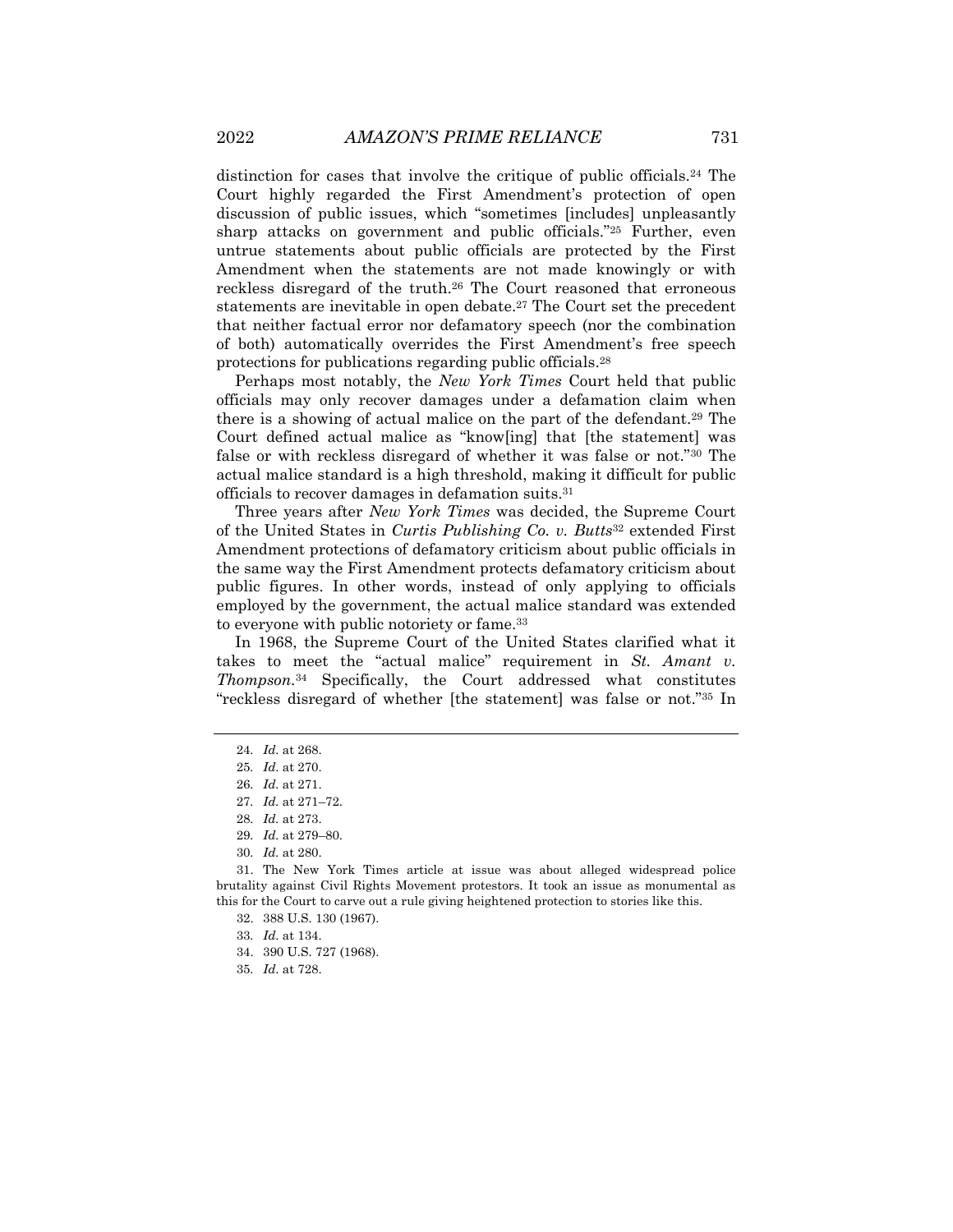this case the accusatory statements the defendant made about the public official plaintiff during a televised speech did not meet the actual malice requirement, and the Court stated that in order to act with reckless disregard of the truth, one must have serious doubt about the truthfulness of the statement.<sup>36</sup>

The Supreme Court of the United States expounded upon the element of untruthfulness regarding allegedly defamatory statements about public officials and public figures in *Milkovich*, <sup>37</sup> decided in 1990. The Court determined that when a statement of opinion about a public official or public figure is not able to be proven false, it is protected by the First Amendment.<sup>38</sup> Further, the Court held that when a statement of public concern is proven false, the public official or public figure about which the statement was made must show that it was made with actual malice.<sup>39</sup> In reaching its decision that all opinion-based statements about public officials are not protected by the First Amendment (namely, those which are actually false and made with reckless disregard of the truth), the Court struck a balance between the First Amendment's free speech protections and the protections of one's reputation afforded by defamation law.<sup>40</sup>

#### *B. Pleading Standards for Defamation Claims*

In 2016, the United States Court of Appeals for the Eleventh Circuit discussed pleading standards for defamation cases involving public officials and public figures in *Michel v. NYP Holdings, Inc.*<sup>41</sup> There, the court held that the plaintiff must "plead facts giving rise to a reasonable inference that the defendants [made the statements] with actual malice" to successfully state a claim for defamation.<sup>42</sup> A failure to do so results in dismissal of the claim without prejudice giving the opportunity for the defendant to amend the complaint.<sup>43</sup> For example, the court held that the defendant pleading that the allegedly defamatory statements were made with a "blatant reckless disregard for the truth"<sup>44</sup> did not adequately plead that the statements were published with actual malice, because the defendant did not

<sup>36</sup>*. Id*. at 731.

<sup>37.</sup> 497 U.S. 1.

<sup>38</sup>*. Id*. at 19–20.

<sup>39</sup>*. Id*. at 20.

<sup>40</sup>*. Id.* at 22–23.

<sup>41.</sup> 816 F.3d 686 (11th Cir. 2016).

<sup>42</sup>*. Id*. at 692.

<sup>43</sup>*. Id.*

<sup>44</sup>*. Id.* at 693.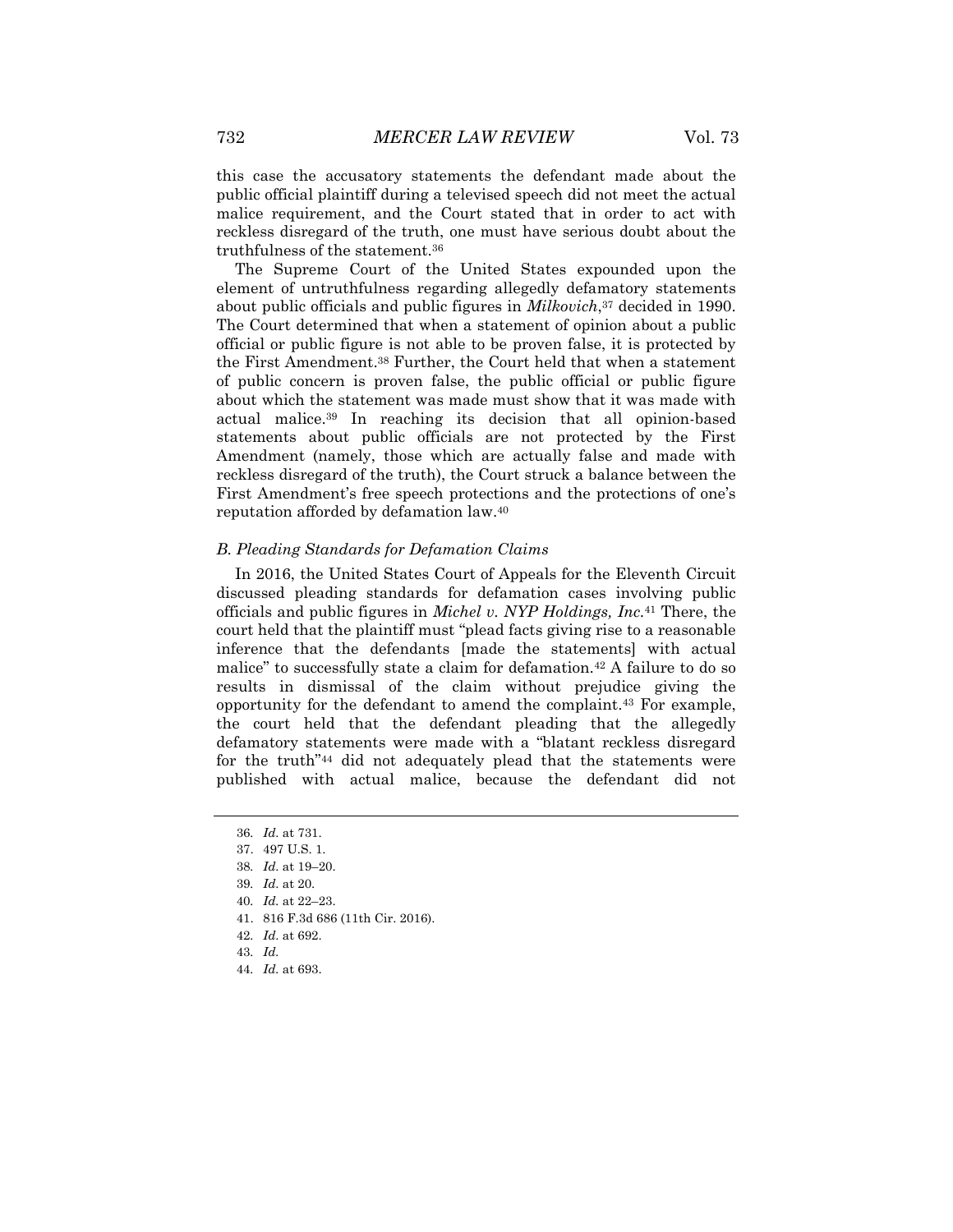"adequately plead that the statements were published with actual malice."<sup>45</sup> The plaintiff must plead facts leading to a reasonable inference that the defendants intentionally avoided learning the truth.<sup>46</sup> In reaching its decision, the court clarified that failure to investigate does not necessarily show the defendant intentionally avoided learning the truth.<sup>47</sup> The court determined that conclusory assertions of the elements of defamation are not adequate for pleading defamation.<sup>48</sup>

Four years after the *Michel* case, the Eleventh Circuit expounded upon the factual allegation standard for pleading in deciding *Berisha v. Lawson*. <sup>49</sup> The test for determining whether the defendant acted with actual malice is subjective.<sup>50</sup> Therefore, there is no clear test for what constitutes actual malice. The subjectivity of actual malice makes it hard to predict what evidence may lead the court to conclude that a statement was made with actual malice.

#### *C. Discrimination as it Relates to the First Amendment*

Title II of the Civil Rights Act states in pertinent part, "'[a]ll persons shall be entitled to the full and equal enjoyment of the goods, services, facilities, privileges, advantages, and accommodations of any place of public accommodation, as defined in this section, without discrimination or segregation on the ground of race, color, religion, or national origin.'"<sup>51</sup> For purposes of analyzing *Coral Ridge Ministries Media, Inc.*, the relevant part of this statute falls within the meaning of "services, [] privileges, advantages, and accommodations of any place of public accommodation."<sup>52</sup> Just as with alleged defamation, the First Amendment is also applied to alleged discrimination. It is wellestablished that the First Amendment not only protects spoken word but also expressive conduct.

In the 1995 case *Hurley v. Irish-American Gay, Lesbian and Bisexual Group of Boston,*<sup>53</sup> the Supreme Court of United States held that applying a state law prohibiting discrimination based upon sexual orientation to private citizens organizing an event violated the First

<sup>45</sup>*. Id.* at 701–02.

<sup>46</sup>*. Id*. at 704.

<sup>47</sup>*. Id.*

<sup>48</sup>*. Id*.

<sup>49.</sup> 973 F.3d 1304 (11th Cir. 2020).

<sup>50</sup>*. Id*. at 1312.

<sup>51</sup>*. Coral Ridge Ministries Media, Inc.*, 6 F.4th at 1253 (quoting 42 U.S.C. § 2000a(a) (1964)).

<sup>52.</sup> 42 U.S.C. § 2000a(a).

<sup>53.</sup> 515 U.S. 557 (1995).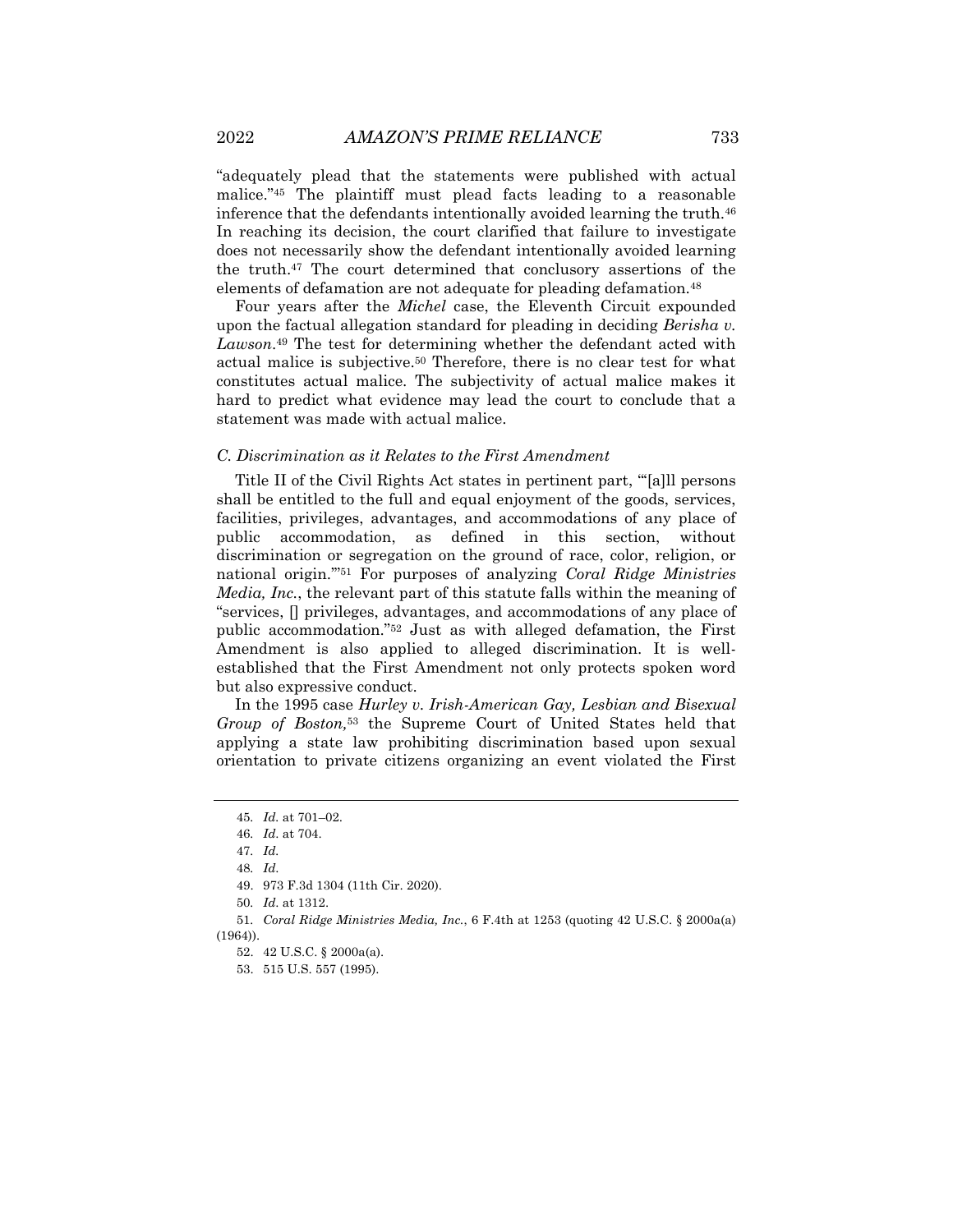Amendment.<sup>54</sup> There, the Court reasoned that the petitioners' event was a form of protected expression because they intended to make a collective point, and symbolic acts are protected free speech under the First Amendment.<sup>55</sup> The Court's decision turned on the First Amendment notion that "a speaker has the autonomy to choose the content of his own message."<sup>56</sup> In adhering to that principle, the Court held that the event organizers' ability to choose what message they wished to convey is protected by the First Amendment, thus excluding the Irish-American Gay, Lesbian and Bisexual Group of Boston from the event.<sup>57</sup> The Court also discussed the government's interest in protecting against harmful behavior such as discrimination.<sup>58</sup> In that regard, the Court expressed that the law "is not free to interfere with speech for no better reason than promoting an approved message or discouraging a disfavored one, however enlightened either purpose may strike the government."<sup>59</sup> Therefore, the holding in *Hurley* set the precedent that First Amendment protections allow for private citizens to promote a message even when that message is discriminatory.

The Eleventh Circuit Court of Appeals reiterated that expressive conduct is free speech protected under the First Amendment in *Fort Lauderdale Food Not Bombs v. City of Fort Lauderdale,*<sup>60</sup> decided in 2018. There, providing food in a public park with the intention of sharing the food with others was an act of political solidarity and was determined to be expressive conduct.<sup>61</sup> The court pointed to precedent stating, "'in determining whether conduct is expressive, we ask whether the reasonable person would interpret it as *some* sort of message, not whether an observer would necessarily infer a *specific* message."<sup>62</sup> In holding that the manner in which the organization served food was expressive conduct, the court reasoned that context is important, as it may give meaning to the conduct.<sup>63</sup> There, the court pointed to multiple contextual factors—such as signs, banners, and location of the event surrounding the serving of the food that would lead a reasonable person to interpret the food sharing as conveying some sort of message, making

<sup>54</sup>*. Id*.

<sup>55</sup>*. Id*. at 568.

<sup>56</sup>*. Id.* at 573.

<sup>57</sup>*. Id*.

<sup>58</sup>*. Id*. at 579.

<sup>59</sup>*. Id*.

<sup>60.</sup> 901 F.3d 1235 (11th Cir. 2018).

<sup>61</sup>*. Id.* at 1238.

<sup>62</sup>*. Id*. at 1240 (quoting Holloman ex rel. Holloman v. Harland, 370 F.3d 1252, 1270 (11th Cir. 2004)).

<sup>63</sup>*. Id*. at 1241.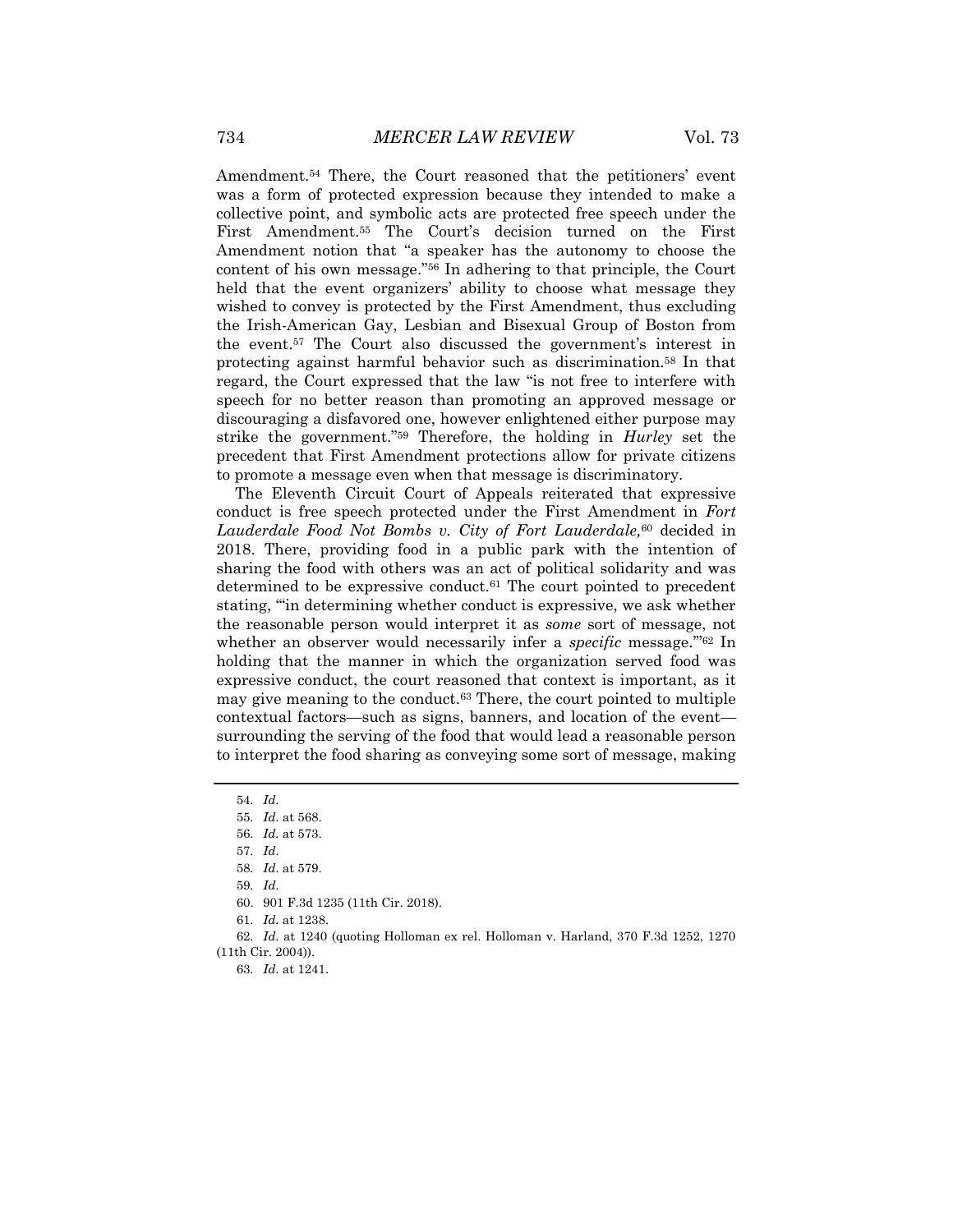it expressive conduct.<sup>64</sup> In sum, *Fort Lauderdale Food Not Bombs* stands for the proposition that the nature of an activity may be combined with the context of an activity to support a conclusion that the activity is expressive conduct protected by the First Amendment.<sup>65</sup>

Taken together, these cases posit that when conveying a certain message, the First Amendment affords protection for a speaker to tailor that message to get the point across, even when the message is expressive conduct as opposed to spoken word.

### IV. COURT'S RATIONALE

In *Coral Ridge Ministries Media, Inc.,* the Eleventh Circuit Court of Appeals was faced with a plaintiff claiming defamation and discrimination and wishing to rid itself of its Hate Group designation with hopes of receiving donations through the AmazonSmile program.<sup>66</sup> Rather than buying into Coral Ridge's defamation and discrimination claims, the Eleventh Circuit Court of Appeals, with Judge Wilson authoring the decision, upheld the trial court's decision to dismiss the case for failure to state a claim upon which relief can be granted.<sup>67</sup> At the heart of both claims was the First Amendment.

### *A. Coral Ridge's Defamation Claim Against the Southern Poverty Law Center*

In reaching its decision, the court first analyzed Alabama's defamation law as applied to public figures.<sup>68</sup> The court began with pointing out the additional requirements the First Amendment imposes when defamation law is applied to public figures including the "actual malice" requirement which the *New York Times* case imposed and the *Berisha* case expounded upon.<sup>69</sup> The additional "actual malice" requirement was the main requirement at issue in the case. In applying the actual malice requirement, the court held that, since Coral Ridge's complaint stated allegations in a conclusory manner and did not allege any facts that would back up that claim, the allegations of defamation were insufficient to state a claim.<sup>70</sup> As such, since Coral Ridge's claim for defamation did not meet the required pleading standard for actual

68*. Id*. at 1251–53.

<sup>64</sup>*. Id*. at 1241–42.

<sup>65</sup>*. Id*. at 1245.

<sup>66.</sup> 6 F.4th at 1251.

<sup>67</sup>*. Id*. at 1250.

<sup>69</sup>*. Id*. at 1252.

<sup>70</sup>*. Id*.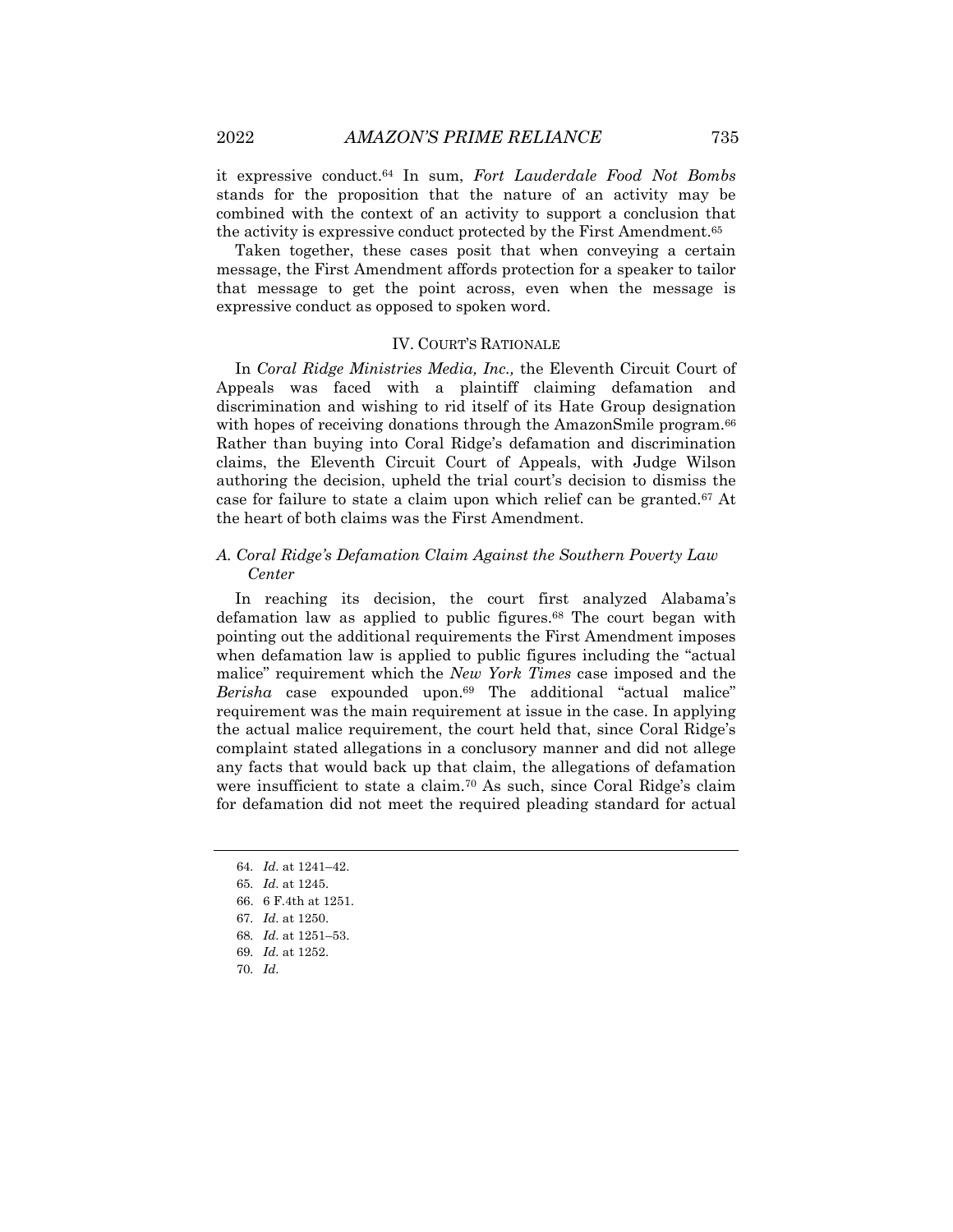malice, the court affirmed the trial court's dismissal. For Coral Ridge's claim to survive the motion to dismiss, the complaint would have had to allege specific ways in which the SPLC published false information about Coral Ridge knowingly or with reckless disregard of the truth. Therefore, the court set aside Coral Ridge's allegations that the court regarded as purely conclusory—that is, the ones that simply allege the SPLC acted "with actual malice" in publishing its Hate Map.<sup>71</sup>

Next, the court turned to Coral Ridge's allegation that the SPLC's definition of hate group is "so far removed from the commonly understood meaning of the term that its designation of Coral Ridge as a hate group is 'intentionally false and deceptive."<sup>72</sup> Pointing out that this allegation was close to a mere recital of one of the elements of defamation under Alabama law, the court noted that this allegation was practically conclusory as well. The court reasoned that, regardless of whether the SPLC's definition of hate group is the commonly understood definition or not, the definition is not misleading since it is openly posted on the SPLC's website. Moreover, Coral Ridge did not allege any facts that would point to the SPLC having a subjectively culpable state of mind. Therefore, Coral Ridge did not meet the actual malice requirement. <sup>73</sup>

Finally, the court addressed Coral Ridge's allegation that the SPLC acted with "'reckless disregard [of] the truth'" in posting Coral Ridge on its Hate Map.<sup>74</sup> The court, again, maintained that Coral Ridge did not allege any facts to support this allegation.<sup>75</sup> The court reasoned that Coral Ridge's statement that it "'has never attacked or maligned anyone on the basis of engaging in homosexual conduct'" does not have any bearing on whether the SPLC believed its designation of Coral Ridge as a hate group was proper.<sup>76</sup>

#### *B. Coral Ridge's Discrimination Claim Against Amazon*

The court then turned to Coral Ridge's religious discrimination claim against Amazon under Title II of the Civil Rights Act.<sup>77</sup> Coral Ridge asserted that customers, rather than Amazon, donate under the AmazonSmile program. As such, it is the customer—not Amazon—

- 71*. Id*.
- 72*. Id*.
- 73*. Id*. at 1252–53.
- 74*. Id*. at 1253.
- 75*. Id*.
- 76*. Id*.
- 77*. Id*.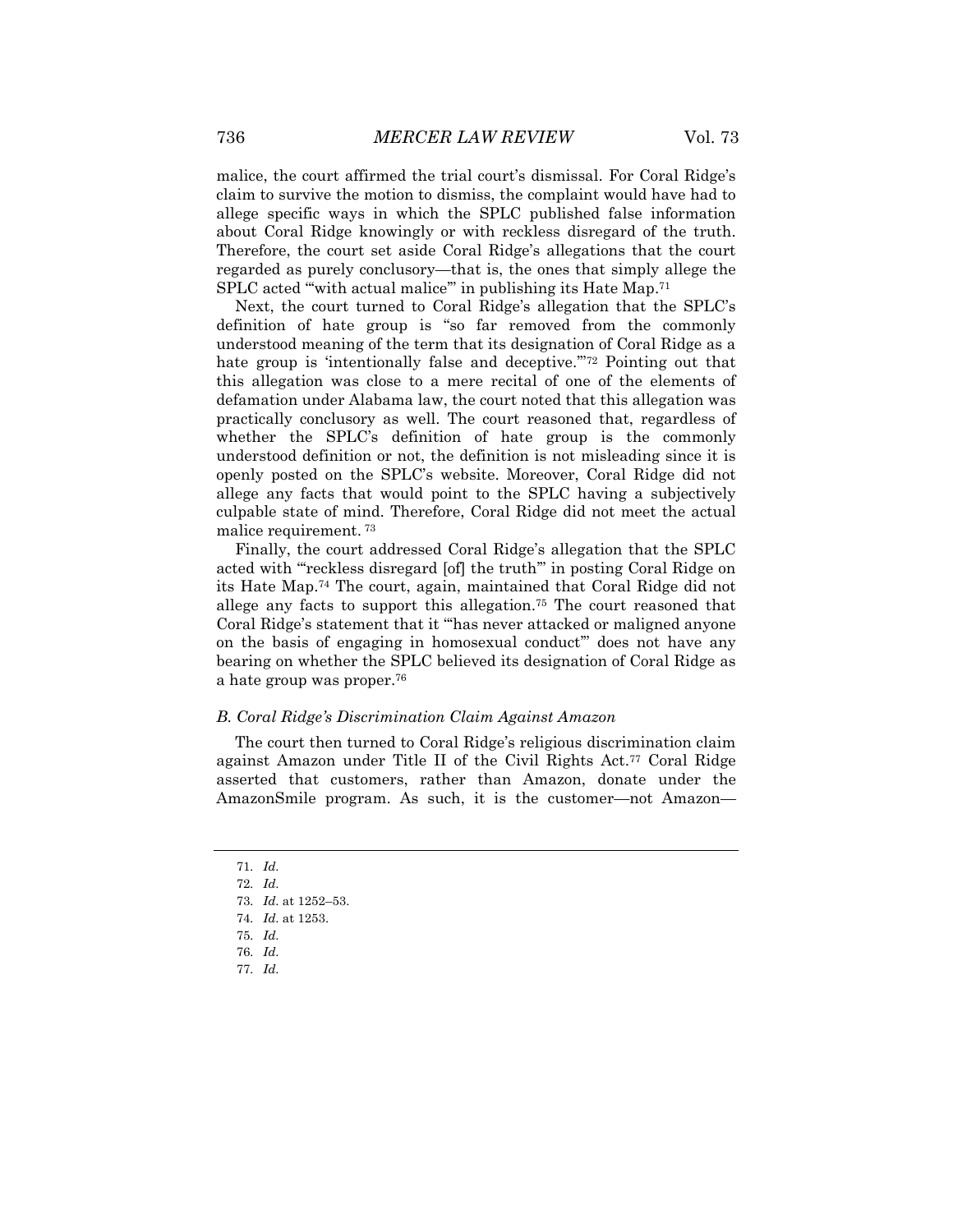participating in expressive conduct.<sup>78</sup> In disagreeing with this assertion, the court reasoned that the customers are able to select their eligible charity of choice, but it is Amazon who is providing the funds for the donation. The court's analysis of the Title II discrimination claim is rooted in the First Amendment. Specifically, the court agreed with the trial court that forcing Amazon to donate to charities that it does not support would violate the First Amendment. The court's reasoning included a discussion of expressive conduct, stating that if the conduct in question is expressive conduct, it is protected by the First Amendment. Further, it was undisputed that donating money is considered expressive conduct. Looking to the *Fort Lauderdale Food Not Bombs* case, the court reasoned that Amazon's express statement in the AmazonSmile criteria relies on the SPLC when determining which organizations it wishes to support through the AmazonSmile program. This would lead a reasonable person to believe that Amazon is conveying "'*some* sort of message'" through only supporting certain organizations. Therefore, the court determined that Amazon's choice of which organizations to support is expressive conduct and protected under the First Amendment.<sup>79</sup>

Next, the court analogized this case to the *Hurley* case.<sup>80</sup> In doing so, the court pointed out that the private citizens in *Hurley* engaged in expressive conduct because they chose which groups they wanted to participate in their event. The court reasoned that this was similar to the way that Amazon engaged in expressive conduct when choosing not to support Coral Ridge through the AmazonSmile program.<sup>81</sup> Therefore, the First Amendment protects Amazon's expressive conduct in the same way it protected the citizens' expressive conduct in *Hurley*. 82

Coral Ridge failed on both claims against both defendants. Since Coral Ridge did not properly allege a claim for defamation against the SPLC and its application of the discrimination claim against Amazon violates the First Amendment, the court affirmed the trial court's decision to dismiss the case.<sup>83</sup>

#### V. IMPLICATIONS

The decision in *Coral Ridge Ministries Media, Inc.* impacts entities that donate profits to charities, charities or organizations wishing to

<sup>78</sup>*. Id*. at 1254.

<sup>79</sup>*. Id*. at 1254–55.

<sup>80</sup>*. Id*. at 1255.

<sup>81</sup>*. Id.*

<sup>82</sup>*. Id.*

<sup>83.</sup> Id. at 1256.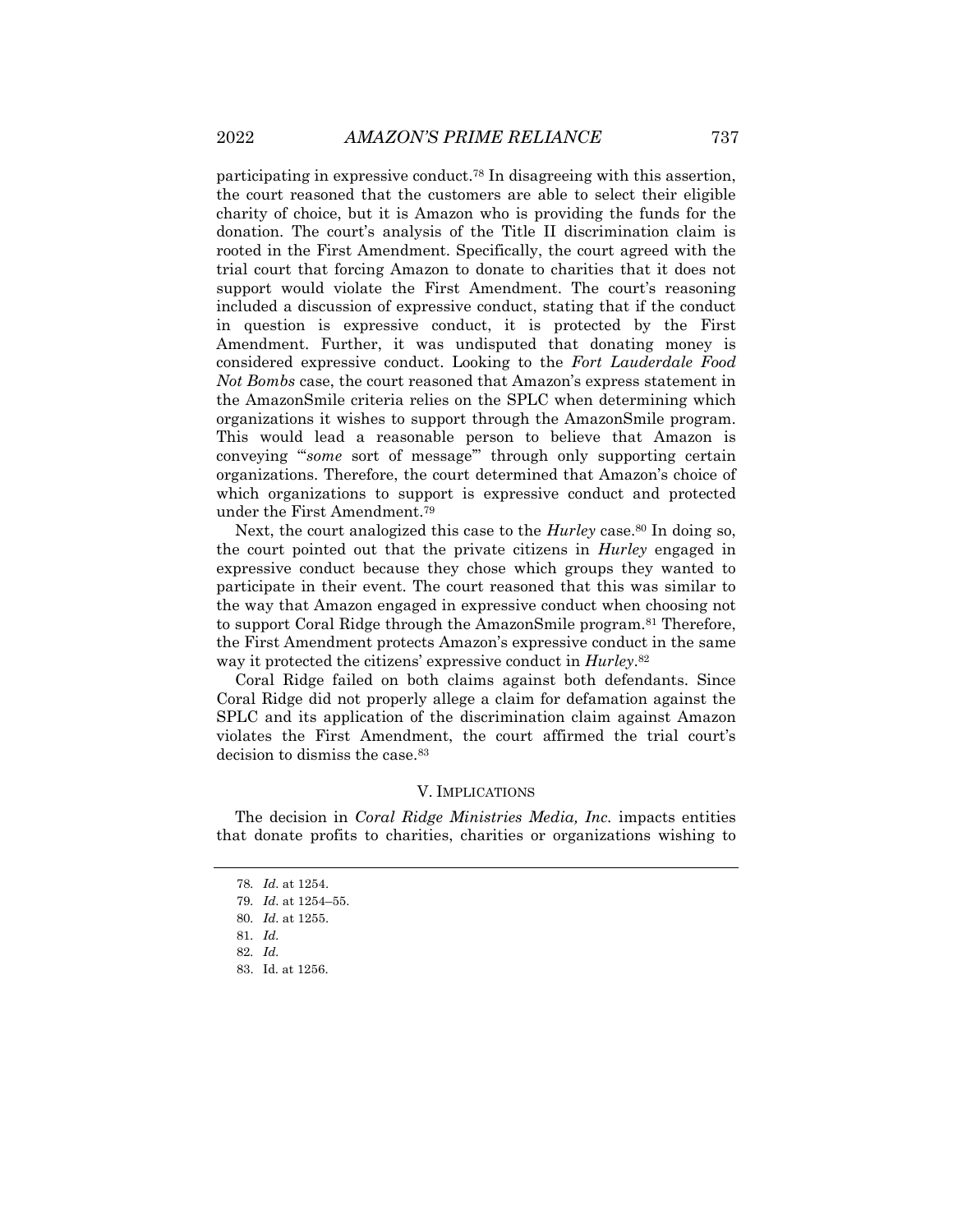participate in giving programs like AmazonSmile, and individuals who wish to donate to charities through programs like AmazonSmile. In addition, this decision will likely force plaintiffs to write much more detailed allegations for defamation claims in their complaints to avoid being dismissed in the Eleventh Circuit.

The Eleventh Circuit's broad application of the First Amendment could work against charities or organizations wishing to participate in giving programs. In addition to AmazonSmile, giving programs can include percentage nights at restaurants in which a portion of the profits are donated to charities or organizations and gift matching programs in which an entity agrees to match donations for a specified period of time. In sum, giving programs could potentially include any fundraising effort in which an entity donates profits to a charity or organization. If the charity or organization stands for a cause that the entity does not wish to support, according to the *Coral Ridge Ministries Media, Inc.* court, the First Amendment allows the entity to deny support to the organization and this denial is not considered discrimination. As follows, organizations that stand for causes that may be controversial—such as religion, LGBTQ+ rights, or other politically charged causes—may face difficulties in gaining access to giving programs as a result of the *Coral Ridge Ministries Media, Inc.* decision.

There is a notable difference between private entities and public entities regarding discrimination claims. Title II of the Civil Rights Act, as Coral Ridge attempted to utilize it, does not apply to private entities. However, it does apply to public entities. The *Coral Ridge Ministries Media, Inc.* the court determined that Amazon is a private entity, despite its global presence and seemingly limitless financial power and influence. The discrimination portion of the *Coral Ridge Ministries Media, Inc.* decision specifically deals with private entities, like Amazon, and public figures, like Coral Ridge. Therefore, no matter how "public" and influential a private entity may seem, choosing not to donate to a charity on the basis of religious beliefs is not considered discrimination, as Title II of the Civil Rights Act does not apply to private entities. It is worth considering whether, in the future, stateless global empires like Amazon in this technological revolution should be treated like public entities and, therefore, be subject to public entity rules.

On the other hand, the Eleventh Circuit's broad application of the First Amendment protects entities that are selective in the charities they support.<sup>84</sup> As previously mentioned, entities may deny support to organizations on the basis that the organization stands for a cause in

<sup>84.</sup> Think: fast food chicken chain that is known for its Christian values.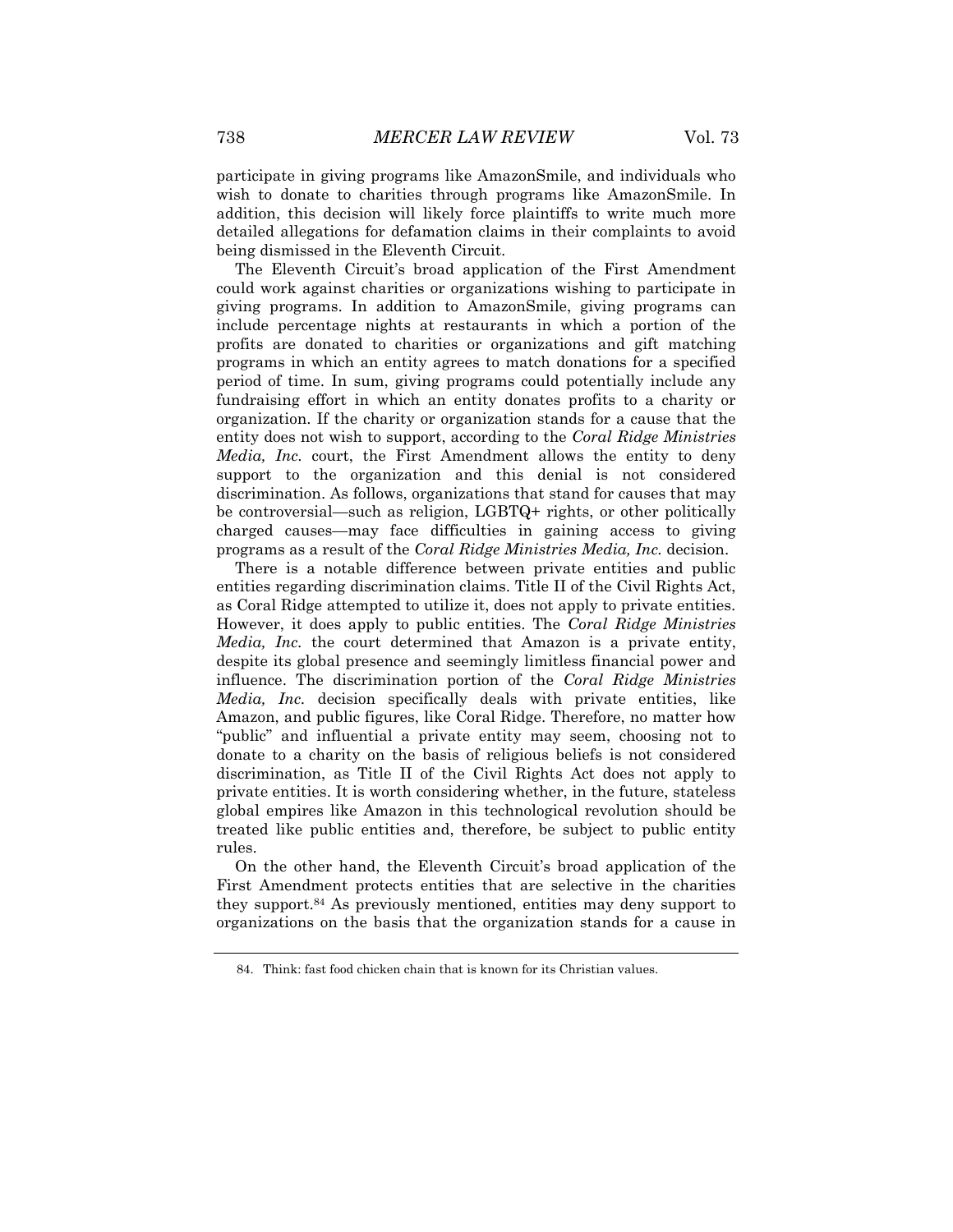which the entity does not wish to donate money. The *Coral Ridge Ministries Media, Inc.* decision makes clear that this kind of act is not discrimination and is expressive conduct protected by the First Amendment. However, the *Coral Ridge Ministries Media, Inc.* court only addressed donating money raised from profits, so the decision could be interpreted to cover donations of goods or services.

Regarding individual donors, some individuals may feel like Amazon should not be allowed to limit their free expression as customers. In other words, Amazon customers may feel as though it is not Amazon's place to decide which charities they can and cannot donate to through AmazonSmile. However, as the court pointed out, it is Amazon's money—not the customers'—that is being donated. Therefore, Amazon's free expression is at issue, not the customers'. If customers wish to donate to a charity that is not approved to participate in AmazonSmile, they may do so outside of the AmazonSmile program. Therefore, customers' free expression is not at risk as it relates to Amazon's ability to choose which charities may participate in the AmazonSmile program.

When alleging claims of defamation, the *Coral Ridge Ministries Media, Inc.* decision reiterates that there is a high pleading standard in which a public figure plaintiff must allege specific facts—not conclusory assertions—regarding the defendants' actions and the actual malice requirement. As a result of the high pleading standard, plaintiffs must be diligent in claiming defamation in the Eleventh Circuit or else the case is at risk of not surviving a motion to dismiss. Being diligent means alleging concrete facts that point to the defendant knowingly or recklessly disregarding the truth.

It is worth noting that in footnote nine of the *Coral Ridge Ministries Media, Inc.* decision, the court noted that Coral Ridge asked the court to do away with the actual malice requirement. This would upset First Amendment jurisprudence going all the way back to *New York Times v. Sullivan*. In fact, there are many scholarly articles on either side of this discussion. Those in favor of the actual malice requirement are concerned about freedom of the press if the requirement is overturned. Requiring a showing of actual malice for public figures allows the press to publish stories about public figures without having to fear defamation suits if the story is inadvertently wrong. On the other hand, those who want to do away with the actual malice requirement see the requirement as a "free pass" for bad journalism. Their question is: why should journalists be protected for publishing false information? According to those in favor of the requirement, there are plenty of ways in which journalists are held accountable for false journalism, and the actual malice requirement does not promote false journalism. Justice Gorsuch and Justice Thomas have each expressed some desire to